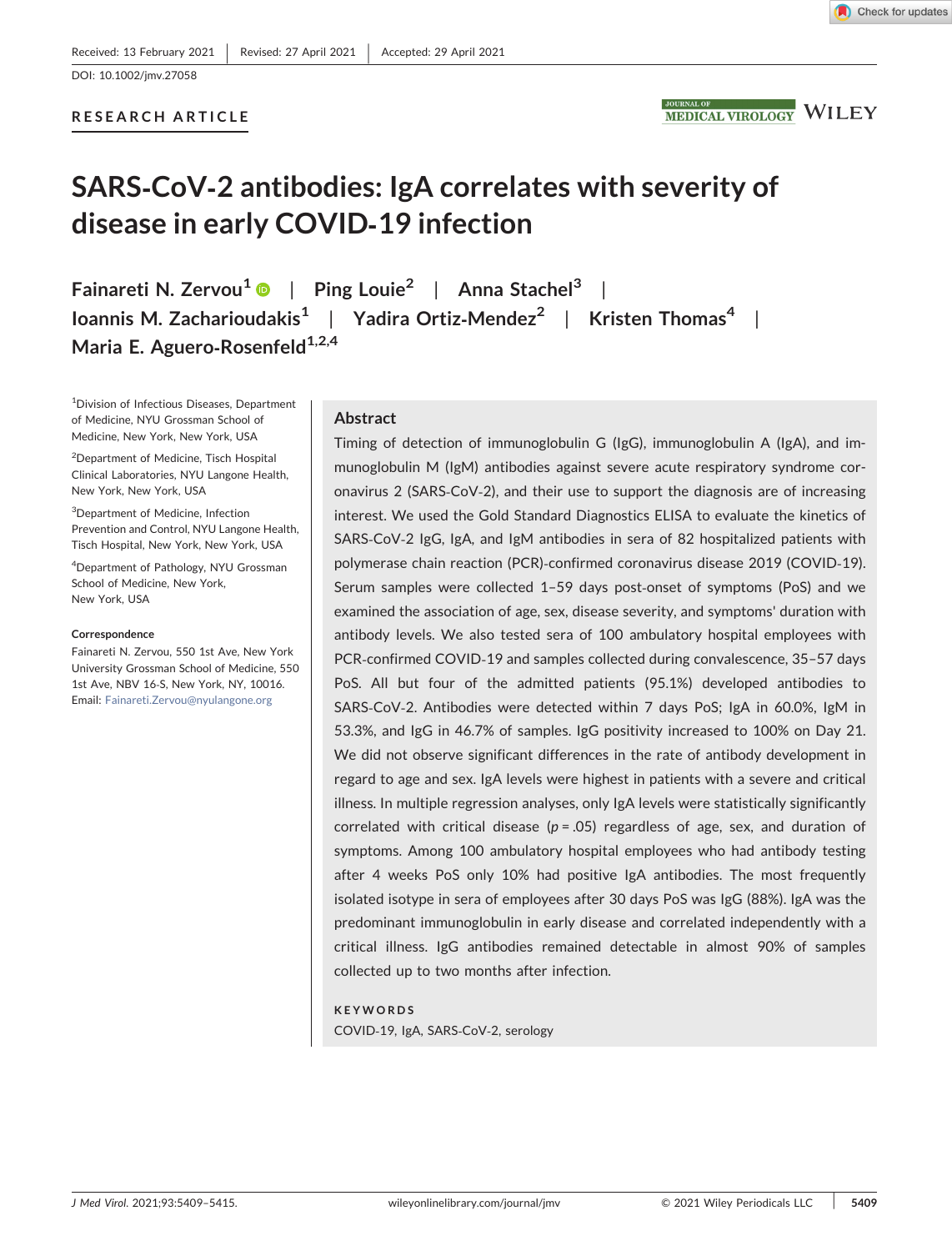# 1 | INTRODUCTION

Detection of severe acute respiratory syndrome coronavirus 2 (SARS‐CoV‐2) virus by nucleic acid amplification of viral RNA is the gold standard for the diagnosis of this newly emerging pathogen that causes coronavirus disease‐19 (COVID‐19), that has led to the largest pandemic of this century. The detection of antibodies can be helpful in confirming the infection, $1-3$  $1-3$  understanding the timing of the infection, $4$  and determining the presence of neutralizing antibodies that may aid in the elimination of the virus and perhaps protection against re-infection.<sup>[5,6](#page-6-2)</sup>

Serology methods employed for COVID‐19 have utilized several immunogenic antigens of SARS‐CoV‐2 that include the S (Spike) protein, its subunits S1 and S2, and its receptor-binding domain (RBD) as well as the Nucleocapsid protein  $(N)$ .<sup>[7](#page-6-3)</sup> Although assays using the S antigen have shown less cross-reactivity with human coronaviruses, including the related Sarbecovirus group, SARS‐CoV, and MERS-CoV, the N antigen is more immunoreactive.<sup>[8](#page-6-4)</sup> Evaluation of these assays, mostly from studies abroad, have determined that antibodies to SARS-CoV-2 appear early in the disease course.<sup>[9](#page-6-5)</sup> Studies investigating the kinetics of the antibody response have reported the early appearance of immunoglobulin A (IgA) antibodies regardless of the antigens used in the immunoassay. $10$ 

In the present study, we used the Gold Standard Diagnostic ELISA to assess the presence of immunoglobulin G (IgG), IgA, and immunoglobulin M (IgM) antibodies to the N antigen of SARS‐CoV‐2 in sera of hospitalized patients and ambulatory hospital employees with polymerase chain reaction (PCR)-confirmed COVID-19 infection. Samples were collected from 1 to 59 days post‐onset of symptoms (PoS) from hospitalized patients and during convalescence (35–57 PoS) from hospital employees. We studied the timing of the appearance of IgG, IgA, and IgM antibodies and the association of the antibodies' levels with disease severity. We also examined the specificity and cross‐reactivity of these newly commercially available enzyme‐linked immunosorbent assay (ELISA) assays using stored sera collected before the COVID pandemic and serum samples of patients with other viral infections.

## 2 | MATERIALS AND METHODS

#### 2.1 | Study design, setting, and participants

The study was conducted at New York University Langone Health hospitals in New York City and included serum samples collected between April and May 2020. Serum samples were obtained from two groups of patients with PCR‐confirmed COVID‐19 infection, 82 inpatients and 100 outpatients. The 82 hospitalized patients were chosen based on the availability of serum samples submitted to the laboratory. The outpatients were 100 ambulatory hospital employees who consented to sample collection. Samples from the employees were obtained without identifiers and the only available data were the date of onset of symptoms and the date of sample collection.

Ninety‐three (93) serum samples were collected between 1 and 59 days PoS from the 82 hospitalized patients, and a single convalescent sample between 32 and 57 days PoS from the 100 employees who were all managed in the ambulatory setting.

The aims of this study were to verify the performance of a newly available commercial antibody assay in patients with PCR‐confirmed COVID‐19 infection on serum samples collected at different time intervals after disease onset and to assess the detection of IgG, IgA, and IgM antibodies according to disease severity.

The disease severity was classified according to the World Health Organization guidelines on a four-point ordinal scale, consisting of the following categories: (1) mild disease, no evidence of viral pneumonia or hypoxia; (2) moderate disease, clinical signs of pneumonia (fever, cough, dyspnea, tachypnea) but no signs of severe pneumonia, including  $SpO<sub>2</sub> \ge 90%$  on room air; (3) severe disease, clinical signs of pneumonia (fever, cough, dyspnea, tachypnea) plus one of the following: respiratory rate greater than 30 breaths/min; severe respiratory distress; or  $SpO<sub>2</sub> < 90%$  on room air; and (4) critical illness, acute respiratory distress syndrome, severe sepsis or septic shock.<sup>[11](#page-6-7)</sup> This study was approved with a waiver of informed consent for hospitalized patients and Institutional Review Board approval for employees' samples. Additional antibody studies on the employee sera are being presented in separate publications.

## 2.1.1 | Enzyme-linked immunosorbent assay

The SARS‐CoV‐2 IgG, IgA, and IgM ELISA kits manufactured by Virotech Diagnostics for Gold Standard Diagnostics are qualitative assays that detect separately IgG, IgA, and IgM antibodies to the Nucleocapsid protein (N) of the SARS‐CoV‐2 virus. The assays were conducted according to the manufacturer's instructions. The assays use a 1:100 serum dilution, controls, and calibrator, and the reactions are read at a wavelength of 450 nm with a reference wavelength of 620nm. Tests are reported in units and are considered positive if the sample optical density/cut off  $10\times$  is greater than 11.0 units; equivocal if 9.0–11.0 units; and negative less than 9.0 units. For analysis of our data, we included samples in the equivocal category as positive. Although the assays are qualitative, we use the units obtained to compare intensities of reactivity. Specificity provided in the manufacturer's package insert was 100% for IgG and IgA, and 100% and 98.7% for IgM when testing healthy U.S. and German blood donors, respectively. Cross-reactivity was observed by the manufacturer in 1 and 8 of 110 samples from patients with viral and bacterial respiratory pathogens for IgG and IgM, respectively, whereas no crossreactivity was observed in IgA ELISA. These assays have been submitted by the manufacturer to the FDA for EUA.

## 2.1.2 | Non-COVID-19 sera

To investigate the specificity of the ELISA assays we included 54 serum samples that were collected before the COVID‐19 pandemic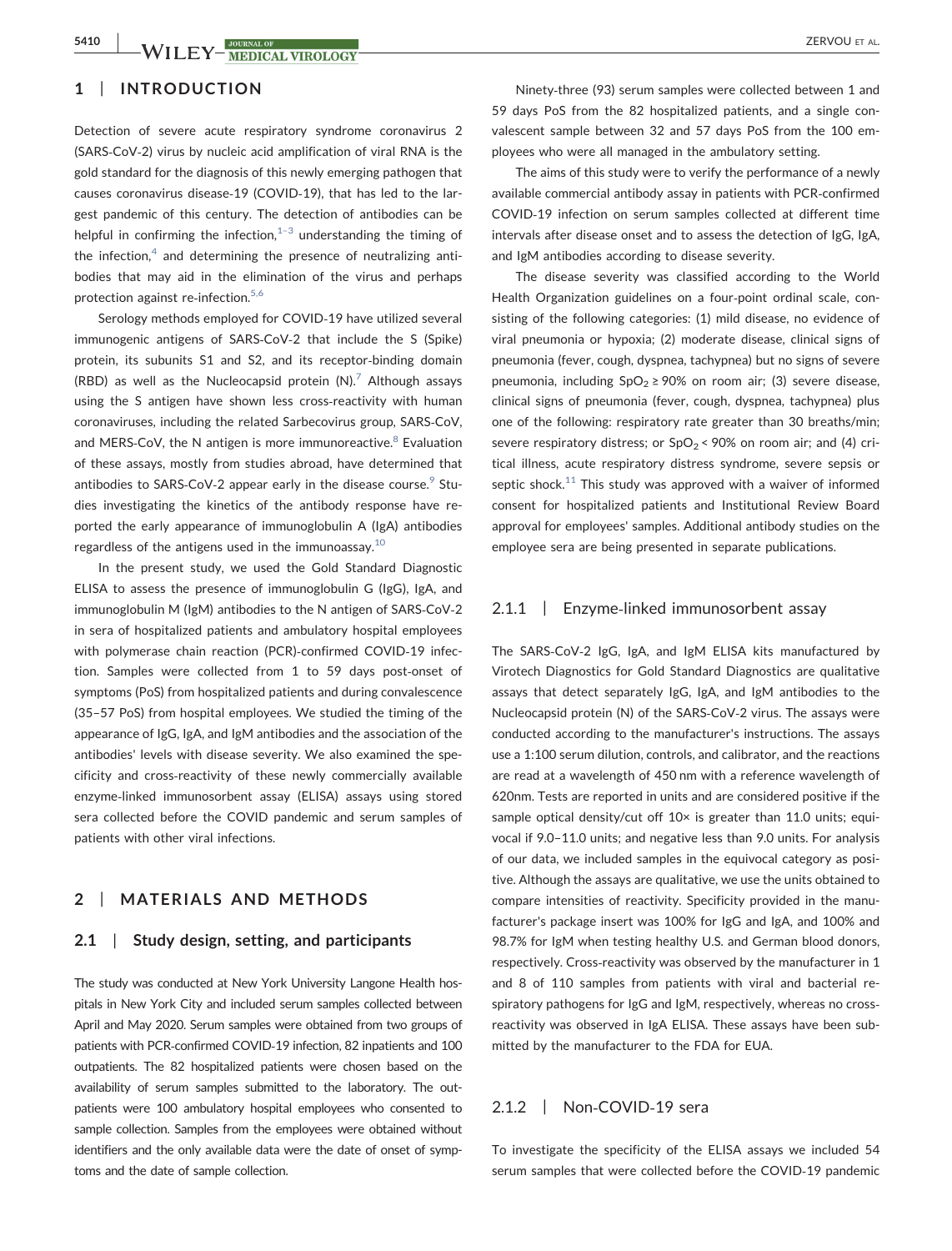or from patients testing negative for COVID‐19 but confirmed with other bacterial, viral infections or autoimmune diseases. These samples had been stored frozen at −70°C. The samples included sera testing positive for Epstein-Barr virus  $(n = 1)$ , Cytomegalovirus  $(n = 4)$ , Influenza A  $(n = 5)$ , Influenza B  $(n = 6)$ , Parainfluenza virus ( $n = 9$ ), Mycoplasma pneumoniae ( $n = 3$ ), Respiratory syncytial virus ( $n = 3$ ), Borrelia burgdorferi ( $n = 6$ ), Human granulocytic anaplasmosis (HGA) ( $n = 3$ ), Treponema pallidum ( $n = 1$ ), Rheumatoid arthritis ( $n = 3$ ), Systemic lupus erythematosus ( $n = 1$ ). Additionally, nine sera samples were obtained from patients with PCR‐confirmed human coronavirus infections, not SARS‐CoV‐2.

## 2.1.3 | Statistics

All calculations were performed using the Stata v15.0 software package (Stata Corporation). Categorical variables were presented as percentages and were compared by the  $\chi^2$  or Fischer exact test using an alpha of 0.05. Continuous variables were presented as means with SD and range and were compared by Student's t-test. Univariate analysis was performed to study the association of the development and levels of different antibody isotypes with age and sex. Also, a multiple regression analysis was performed to examine the association of the age, sex, duration of symptoms, and disease severity with the IgG, IgM, and IgA antibody levels as determined by ELISA units. The Strengthening the Reporting of Observational Studies in Epidemiology guidelines were followed in the preparation of this manuscript.

# 3 | RESULTS

The study population consisted of 82 hospitalized patients who were diagnosed with COVID‐19 infection by reverse transcription PCR (RT‐PCR) between March and May 2020. Samples of 17 out of 82 (20.7%) patients were collected at autopsy. Among the remaining 65 patients, 16 died during the hospitalization (24.6%). The median age of the patients was 61 years (IQR: 49–74, range: 22–97) and 50 (61.0%) were male (Table [1](#page-2-0)). Eleven (13.6%) patients had mild disease, 15 (18.5%) had moderate and 55 (67.9%) had the severe or critical disease. All 100 hospital employees who were diagnosed with COVID‐19 were managed on an outpatient basis.

## 3.1 | Antibodies in early disease in hospitalized patients

Fifteen samples were collected between 1 and 7 days PoS. Antibodies were detected in 13 samples: IgA antibodies were detected in 9 of 15 (60.0%) samples, IgM and IgG were detected in 8 (53.3%)  $(p = 1.0)$  and 7 (46.7%) ( $p = .72$  $p = .72$ ), respectively (Table 2). The most frequent combination of antibodies in these samples was the simultaneous detection of IgA and IgM in four samples. IgA had the

ZERVOU ET AL. | 5411

highest levels in these samples with an average of 27.1 units (SD: 24.6; range: 0.42–81.6), followed by IgM with an average of 22.6 units (SD: 20.7; range: 0.31–51.4) (Figure [1\)](#page-3-1). Thirty‐five of 37 (94.6%) samples collected between days 8 and 14 PoS had detectable antibodies; two patients with single samples collected at Days 9 and 12 PoS did not have detectable antibodies. All 15 (100%) samples collected between 22 and 28 days PoS had detectable IgG and IgA antibodies; 11 (73.3%) had IgM antibodies. Although IgG antibodies were still detectable in all 11 (100%) samples collected between 29 and 59 days PoS, IgA, and IgM were detected in 7 (63.6%) ( $p = .09$ ) patients each. The most frequent antibody combination on samples collected after the first‐week post symptoms was the simultaneous detection of all three immunoglobulin isotypes. Overall, 78 of 82 (95.1%) patients developed antibodies during the period of observation. Four patients with only one sample collected between 2 and 19 days, did not have detectable antibodies.

# 3.2 | Correlation between antibody isotype frequency and levels according to age, gender and disease severity

The rate of antibody isotype development did not show significant differences between patients greater and less than 65 years of age

#### <span id="page-2-0"></span>TABLE 1 Patient characteristics

| Demographics/patient characteristics                   | No. of patients (%),<br>mean (SD; range) |  |  |
|--------------------------------------------------------|------------------------------------------|--|--|
| Age                                                    | 61 (49-74)                               |  |  |
| Gender                                                 |                                          |  |  |
| Female                                                 | 32 (39.0%)                               |  |  |
| Male                                                   | 50 (61.0%)                               |  |  |
| Race                                                   |                                          |  |  |
| White                                                  | 26 (31.7%)                               |  |  |
| African American/Black                                 | 15 (18.3%)                               |  |  |
| Asian                                                  | 9(11.0%)                                 |  |  |
| Other/unknown                                          | 32 (39.0%)                               |  |  |
| Ethnicity                                              |                                          |  |  |
| Hispanic                                               | 22 (26.8%)                               |  |  |
| Non-Hispanic                                           | 44 (53.7%)                               |  |  |
| Other/unknown                                          | 16 (19.5%)                               |  |  |
| Days of symptoms before antibody<br>testing (mean, SD) | 17.3 (10.9; 1-59)                        |  |  |
| Disease severity                                       |                                          |  |  |
| Mild                                                   | 11 (13.6%)                               |  |  |
| Moderate                                               | 15 (18.5%)                               |  |  |
| Severe                                                 | 55 (67.9%)                               |  |  |
|                                                        |                                          |  |  |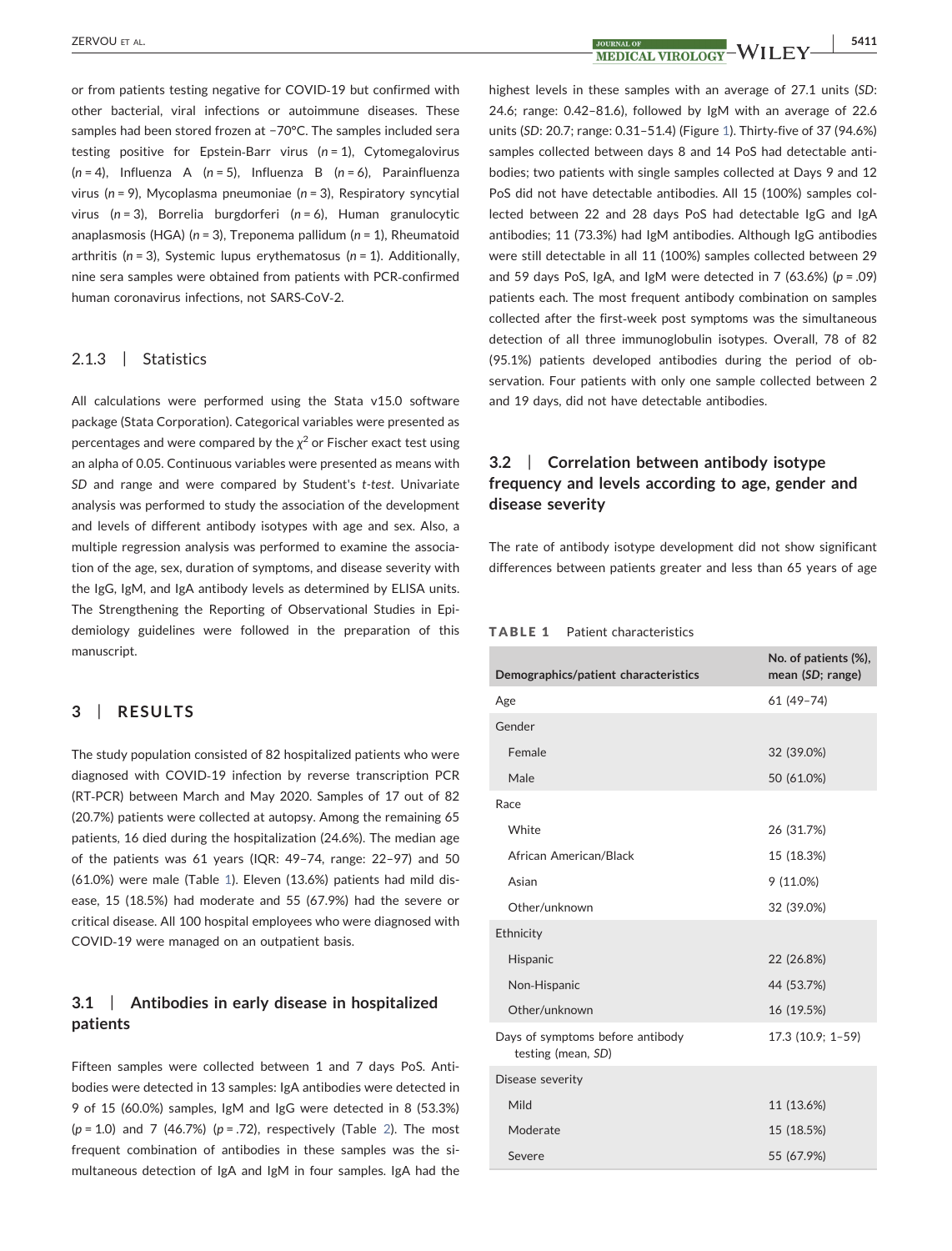<span id="page-3-0"></span>TABLE 2 IgG, IgA, and IgM antibodies to SARS‐CoV‐2 according to days post‐onset of symptoms (PoS) on 92 samples from 81 hospitalized patients

| Days PoS  | No. samples | IgG no.<br>positive (%) | IgG mean<br>units (SD) | IgA no.<br>positive (%) | IgA mean<br>units (SD) | IgM no.<br>positive (%) | IgM mean<br>units (SD) |
|-----------|-------------|-------------------------|------------------------|-------------------------|------------------------|-------------------------|------------------------|
| $1 - 7$   | 15          | 7 (46.7%)               | 16.4(16.2)             | $9(60.0\%)$             | 27.1 (24.6)            | 8 (53.3%)               | 22.6 (20.7)            |
| $8 - 14$  | 37          | 33 (89.2%)              | 30.5(14.4)             | 30 (81.1%)              | 39.0 (29.2)            | 28 (75.7%)              | 25.4 (18.9)            |
| $15 - 21$ | 13          | 12 (92.9%)              | 31.9(12.5)             | 11 (78.6%)              | 34.0(23.3)             | 11 (78.6%)              | 23.0 (14.5)            |
| $22 - 28$ | 15          | 15 (100.0%)             | 34.8 (11.0)            | 15 (100.0%)             | 30.8(22.2)             | 11 (73.3%)              | 18.1 (13.6)            |
| $29 - 59$ | 11          | 11 (100.0%)             | 35.9(11.1)             | 7 (63.6%)               | 18.1 (16.2)            | 7 (63.6%)               | 15.5(15.2)             |
| Total     | 92          | 79 (85.9%)              | 29.8 (14.7)            | 72 (78.3%)              | 32.6(25.7)             | 65 (70.7%)              | 22.2(17.4)             |

Abbreviations: IgA, immunoglobulin A; IgG, immunoglobulin G; IgM, immunoglobulin M; SARS‐CoV‐2, severe acute respiratory syndrome coronavirus 2.

<span id="page-3-1"></span>

FIGURE 1 Kinetics of immunoglobulin G (IgG), immunoglobulin A (IgA), and immunoglobulin M (IgM) SARS‐CoV‐2 immunoglobulin levels among 82 hospitalized patients with PCR confirmed COVID‐19 infection. COVID‐19, coronavirus diease 2019; SARS‐CoV‐2, severe acute respiratory syndrome coronavirus 2

and between male and female patients. The IgA levels increased with age ( $p = .03$ ), but no statistically significant differences were noted between the IgG and IgM levels and age. When analyzing the antibodies according to gender, we observed higher levels of the IgG  $(p < .01)$  and IgA isotypes  $(p = .03)$  in male compared to female patients.

Patients with mild or moderate disease developed IgG, IgA, and IgM antibodies with similar frequency, 76.9% (20/26), 73.1% (19/26)  $(p = 1.0)$ , and 57.7% (15/26), respectively  $(p = .24)$ . The most frequent immunoglobulin isotypes seen in patients with the severe or critical disease were IgG (50/55, 90.9%) and IgA (46/55, 83.6%). When analyzing the immunoglobulin levels as determined by ELISA units, IgA had the highest levels in the group of patients with severe or critical disease compared to those with mild or moderate disease (Figure [2\)](#page-3-2). The IgA level was on average 39.3 units (SD: 26.1) in serum of patients with severe or critical disease compared with 21.4 units (SD: 17.0) for IgM ( $p < .001$ ). In univariate analyses, IgA ( $p = .02$ ) and IgG ( $p < .01$ ) levels correlated significantly with disease severity.

In multiple regression analyses, only IgA levels were found to be associated with critical disease ( $p = .05$ ) after adjustment for age, sex, and duration of symptoms (Table [3](#page-4-0)). A significant association was also found between IgA levels and age  $(p=.05)$  as well as male gender ( $p = .03$ ). On the other hand, increased IgG levels were only significantly associated with male gender ( $p = .01$ ), with no statistically significant association noted with age ( $p = .49$ ), critical disease ( $p = .23$ ) and duration of symptoms ( $p = .08$ ). The results of the multiple regression analysis examining the association of the age, sex, duration of symptoms, and disease severity with the IgG levels remained unchanged when patients who were within the first 2 weeks PoS were excluded.

# 3.3 | Serology on hospital employees samples collected during convalescence after 30 days post‐onset of symptoms

100 samples from 100 ambulatory hospital employees with PCR‐confirmed COVID‐19 were collected in April 2020. Samples were collected at a mean of 40.5 days (SD: 5.3; rage: 32–57 days)

<span id="page-3-2"></span>

FIGURE 2 IgG, IgA, IgM immunoglobulin levels by disease severity. IgA, immunoglobulin A; IgG, immunoglobulin G; IgM, immunoglobulin M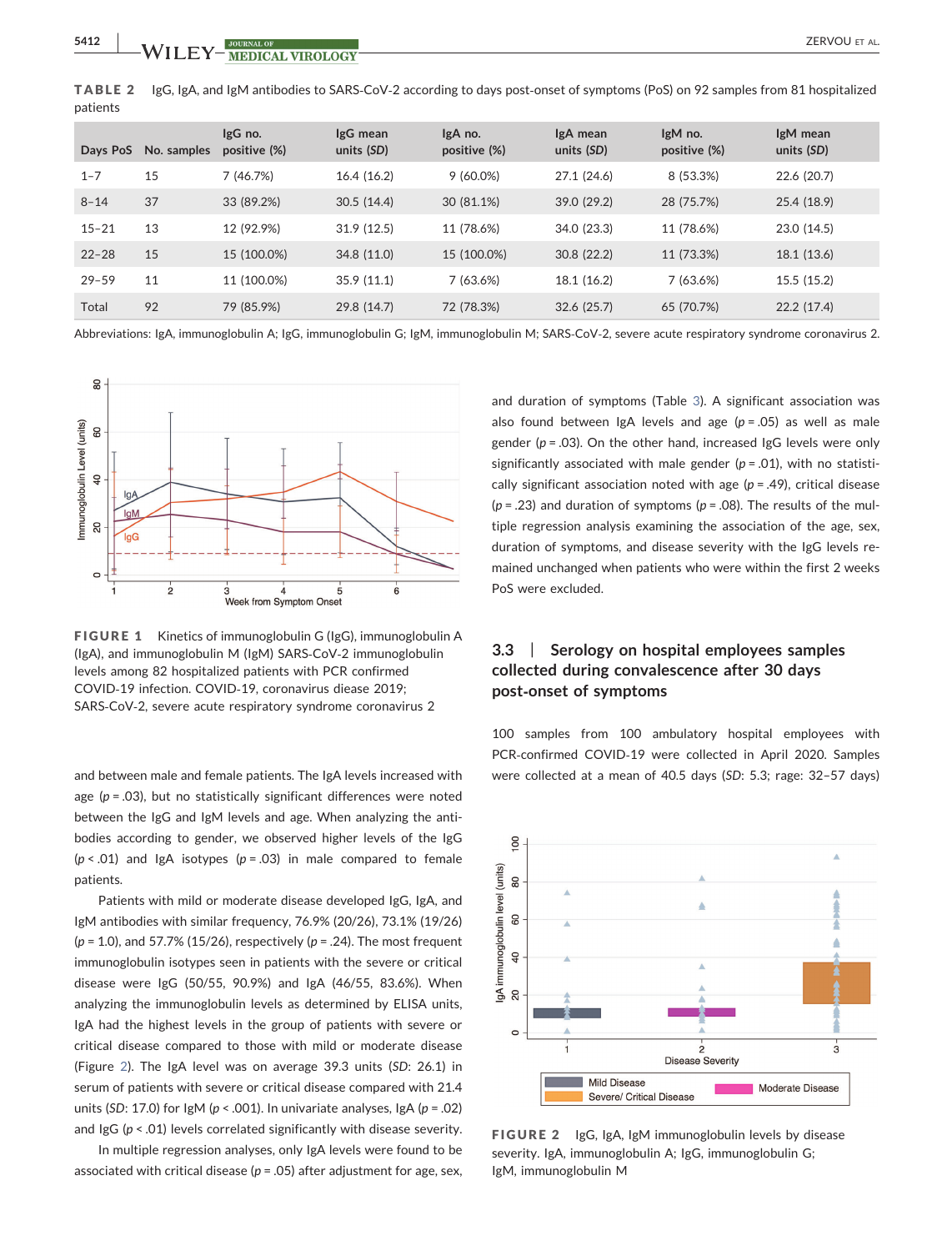<span id="page-4-0"></span>TABLE 3 Results of multiple regression analyses regarding factors associated with SARS‐CoV‐2 IgG, IgA, and IgM levels

| Patient characteristic                 | IgG levels (regression<br>coefficient; p value) | IgA levels (regression<br>coefficient; p value) | IgM levels (regression<br>coefficient; p value) |
|----------------------------------------|-------------------------------------------------|-------------------------------------------------|-------------------------------------------------|
| Age                                    | 0.07(0.49)                                      | 0.37(0.05)                                      | $-0.01(0.91)$                                   |
| Gender (male)                          | 8.3(0.01)                                       | 13.3 (0.03)                                     | 3.8(0.38)                                       |
| Duration of<br>symptoms                | 0.30(0.08)                                      | $-0.61(0.06)$                                   | $-0.33(0.15)$                                   |
| Disease severity<br>(critical disease) | 6.2(0.23)                                       | 19.1 (0.05)                                     | 9.1(0.19)                                       |

Note: Bold values indicate statistical significance.

Abbreviations: IgA, immunoglobulin A; IgG, immunoglobulin G; IgM, immunoglobulin M; SARS‐CoV‐2, severe acute respiratory syndrome coronavirus 2.

from the onset of symptoms. The most frequently detected antibodies were IgG in 88 patients (88.0%) followed by IgM in 42 patients (42.0%) (Table [4](#page-4-1)). Only 10 patients (10.0%) had detectable IgA antibodies; two of them were in the 5th week, six in the 6th week, and two in the 8th week PoS. Among the patients with detectable antibodies, IgG had the highest levels with an average of 26.9 units (SD: 11.4; range: 10.9–56.7) followed by IgM levels with an average of 19.9 units (SD: 11.6; range: 9.3–52.7).

## 3.4 | ELISA specificity and cross-reactivity

One of 24 samples from negative controls (specificity 95.8%) and 3 of 54 sera from patients with autoimmune or infectious diseases, not COVID, tested positive in the SARS‐CoV‐2 IgM ELISA. Most of these samples tested in the low positive and equivocal range. All tested negative for IgG and IgA antibodies to SARS‐CoV‐2. None of the samples from patients with human coronavirus infections tested positive in these assays. The overall specificity in our evaluation was 94.9% for IgM and 100% for IgG and IgA.

## 4 | DISCUSSION

In this study, we examined the timing of appearance of IgG, IgA, and IgM antibodies to the N antigen of SARS‐CoV‐2 in sera of hospitalized patients with PCR‐confirmed COVID‐19 infection as detected by the ELISA kits by Gold Standard Diagnostics as well as the association of the antibodies' levels with disease severity. We found that IgA antibodies appeared early in the disease course and their levels correlated with critical disease after adjusting for age, gender, and duration of symptoms. Importantly, IgG antibodies were invariably present by the third week of illness, whereas IgM antibodies did not seem to offer any additional information to what IgA and IgG already provide. Interestingly, among the 100 ambulatory hospital employees who had antibody testing after 4 weeks PoS only 10% had positive IgA antibodies.

Our study findings on the early timing of IgA antibody appearance have important implications in determining the chronology of SARS‐CoV‐2 infection and might aid in diagnosis of COVID‐19 in patients who repeatedly test negative by RT‐PCR despite the high clinical suspicion. Interestingly, we observed IgA in only a small minority in the sera of employees that were tested after Week 4 PoS, a finding that can be attributed to the time in convalescence when the samples were collected. This has a potential implication in reappearance or increased levels of IgA in cases of SARS‐CoV‐2 reinfection that we might observe as the pandemic evolves. One of the limitations of our study was the unavailability of serum samples of ambulatory patients with mild symptoms during the early stages of the infection to compare with the antibody kinetics observed in hospitalized patients. As such, it is also possible that patients with a milder disease whose COVID‐19 disease does not warrant hospitalization develop lower levels of IgA antibodies that might become undetectable in early convalescence, our finding on the association of IgA levels and disease severity notwithstanding.

Prior studies conducted in Europe and China support our findings. Cervia et al. using commercial ELISA using S1 protein as antigen showed that IgA antibodies in serum appeared within 3-4 days post-onset of symptoms among patients with severe disease.<sup>[12](#page-6-8)</sup> Ma et al.<sup>[10](#page-6-6)</sup> used chemiluminescence immunoassays (CLIA) to detect IgG, IgA, and IgM antibodies to the N and RBD antigens on sera of 87 Chinese patients diagnosed with COVID‐19. They also found that IgA antibodies improved the performance of immunoassays in early diseases showing higher sensitivity than IgG or IgM. Another study from China using CLIA to detect IgG, IgA, and IgM to the S protein also found that IgA antibodies were detected earlier, at 2 days PoS, with a

<span id="page-4-1"></span>TABLE 4 IgG, IgA, and IgM antibodies to SARS‐CoV‐2 according to days PoS on 100 samples from 100 hospital employees

| Days PoS | No.<br>samples | IgG no.<br>positive (%) | IgA no.<br>positive (%) | IgM no.<br>positive (%) |
|----------|----------------|-------------------------|-------------------------|-------------------------|
| $29-42$  | 71             | 62 (87.3%)              | 8 (11.3%)               | 31 (43.7%)              |
| 43-63    | 29             | 26 (89.7%)              | $2(6.9\%)$              | 11 (37.9%)              |
| Total    | 100            | 88 (88.0%)              | 10 (10.0%)              | 42 (42.0%)              |

Abbreviations: IgA, immunoglobulin A; IgG, immunoglobulin G; IgM, immunoglobulin M; PoS, post‐onset of symptom; SARS‐CoV‐2, severe acute respiratory syndrome coronavirus 2.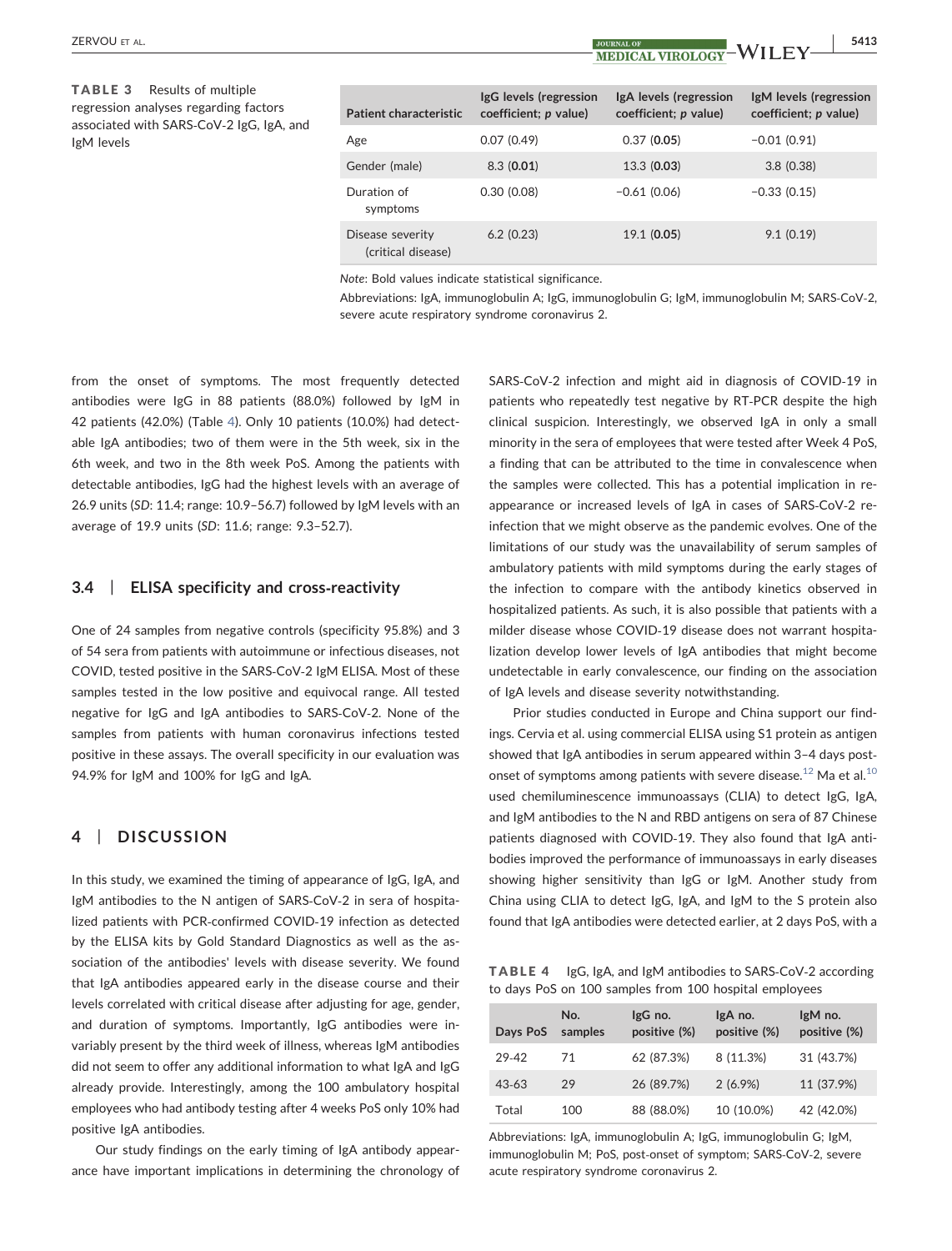**5414 | WILEY MEDICAL VIROLOGY ZERVOU ET AL.** 

higher rate of positivity compared to  $\lg G$  or  $\lg M$ .<sup>[13](#page-6-9)</sup> Similarly, in the study by Guo et al., $^{14}$  92.7% and 85.4% of patients with confirmed or probable COVID‐19, had IgA and IgM antibodies within seven days after symptom onset, whereas IgG antibodies appeared at a median of 14 days from symptom onset with a positivity rate of 77.9%.

Antibody studies conducted on samples from patients diagnosed with SARS‐CoV infection that led to the emerging SARS in 2003, also showed an early IgA response. SARS‐CoV and SARS‐CoV‐2 have significant antigenic similarities making the antibody reactivity comparison against both pathogens very relevant. The Nucleocapsid N antigen of SARS‐CoV has been determined to be the most antigenic of the viral structural proteins in studies of the antibody profile of infected patients.<sup>[15](#page-6-11)</sup> In addition, this antigen was found to elicit IgA antibodies to SARS-CoV earlier than IgM and IgG. $^{16}$  $^{16}$  $^{16}$  Reactivities to the Spike (S) protein appeared later in the infection and were mostly IgG and IgA in this study. These findings can explain the different antibody reactivities and kinetics observed in SARS‐CoV‐2 by different investigators, and our own experience.

Multiple serologic assays for SARS‐CoV‐2 have become commercially available in the US and most of them have included the detection of  $\text{lgG.}^{17,18}$  $\text{lgG.}^{17,18}$  $\text{lgG.}^{17,18}$  A recent evaluation of four commercial platforms detecting IgG to the N or S antigens of SARS‐CoV‐2 showed that these assays have a high sensitivity in convalescence.<sup>[19](#page-6-14)</sup> However, only a few studies in the U.S. have investigated the use of IgA antibodies to SARS‐CoV‐2. Beavis et al. evaluated the commercial Euroimmun IgG and IgA assay that uses the S1 domain as antigen source in an ELISA format. They tested 82 samples of patients with PCR‐confirmed SARS‐CoV‐2 infection, as well as 86 samples collected during the same time period from patients who tested nega-tive for SARS-CoV-2, and cross-reactive populations.<sup>[20](#page-6-15)</sup> They found that 82.9% of patients with PCR‐confirmed SARS‐CoV‐2 infection tested positive for IgA and 67.1% tested positive for IgG, with the sensitivity increasing to 90.5% and 100% for IgA and IgG, respectively, among samples collected 4 days after PCR positivity. However, as the actual time elapsed between illness onset and the sample collection is unknown in these patients, the determination of the timing of antibody development is unknown. $^{20}$  These authors, however, found that the Euroimmun IgA assay had lower specificity than the IgG assay. Ten samples from patients not diagnosed with COVID‐ 19 had IgA reactivity. Similarly, Okba et al. $^{21}$  found that commercial assays using S1 as antigen exhibited lower specificity of IgA antibodies as compared with IgG assays. The source of antigen used for antibody assay detection is of importance when analyzing performance and cross‐reactivities.

A notable finding in the present study is our observation that IgA antibody levels correlated with disease severity and this remained significant after adjusting for age, gender, and duration of symptoms. The fact that IgA levels correlated with disease severity might be attributed to higher immune responsiveness of the respiratory system facing a severe lower respiratory infection or that IgA has a pathogenetic role in the development of severe disease. Similar to our observation, Ma et al. $^{10}$  $^{10}$  $^{10}$  reported that IgA antibody levels were higher in patients with more severe disease. The authors postulated that IgA could contribute to the antibody‐dependent enhancement of infection seen in COVID‐19. They explained that the predominance of IgA over IgM antibodies in COVID‐19 infection differs compared to SARS‐CoV infection where the presence of IgM antibodies might be secondary to the viremia caused by this virus which is not observed in SARS-CoV-2. Cervia et al. $^{12}$  $^{12}$  $^{12}$  observed that among healthcare workers with possible SARS‐CoV‐2 exposure, the titers of IgA antibodies measured in mucosal sites were higher than those in serum with an inverse correlation noted between the IgA levels in mucosal sites and age. Further studies in this area are needed to understand this new clinical entity and the role antibodies play in the disease process and potentially guiding the development of therapeutic or preventive modalities.

Importantly, IgG antibodies also seemed to appear early in the disease course and were consistently detectable by three weeks PoS. All samples collected from patients between weeks four and eight PoS and all employees samples collected after 45 days PoS had detectable IgG antibodies. Long et al. $6$  followed symptomatic and asymptomatic patients with confirmed SARS‐CoV‐2 infection and observed a decreasing trend in both IgG levels and neutralizing antibodies 2–3 months after infection. Further investigation is needed to determine the time antibodies will remain detectable and if detection is correlated with neutralizing antibodies capable of protecting from re‐infection with the SARS‐CoV‐2 virus. On the other hand, IgM antibodies in our study did not seem to contribute to support a clinical diagnosis, as opposed to IgA or IgG. Similar low IgM reactivity was found by Wu et al. $^{16}$  in their study of SARS-CoV infected patients; this was more evident against the S protein. The lack of early IgM detection and decreased levels in early infection in our study could be also attributed to the inability of this particular commercial assay and antigen source to detect IgM antibodies, therefore further evaluation is needed. It should be noted that at the conclusion of this study, the manufacturer discontinued the production of the IgM assay as it had been formulated and it will be releasing a reformulated assay.

In summary, our study has shown the timing of detection of the IgG, IgA, and IgM antibodies in two populations of patients with PCR-confirmed COVID-19 infection and provides additional evidence to help guide the use of serologic testing in the diagnosis and management of COVID‐19 infection. Further studies on the potential reappearance and pattern of antibody development in SARS‐CoV‐2 re‐infection, is of significant interest and are warranted.

#### ACKNOWLEDGMENTS

The authors would like to sincerely acknowledge the help and support of the medical technologists from the Tisch Diagnostic Immunology laboratory (Rita Law, Andre Fidelia, Alice Lu, Mary Lau, Connie Belandres, and Christine Longobardi), Gerard Kick and his team in the Clinical Chemistry section for assistance in retrieving serum samples. They also would like to thank Sarah Hochman, Jennifer Lighter, and Stephanie Sterling for helping to obtain clinical data, our colleagues and providers caring for COVID‐19 patients, and those employees who provided their serum samples.